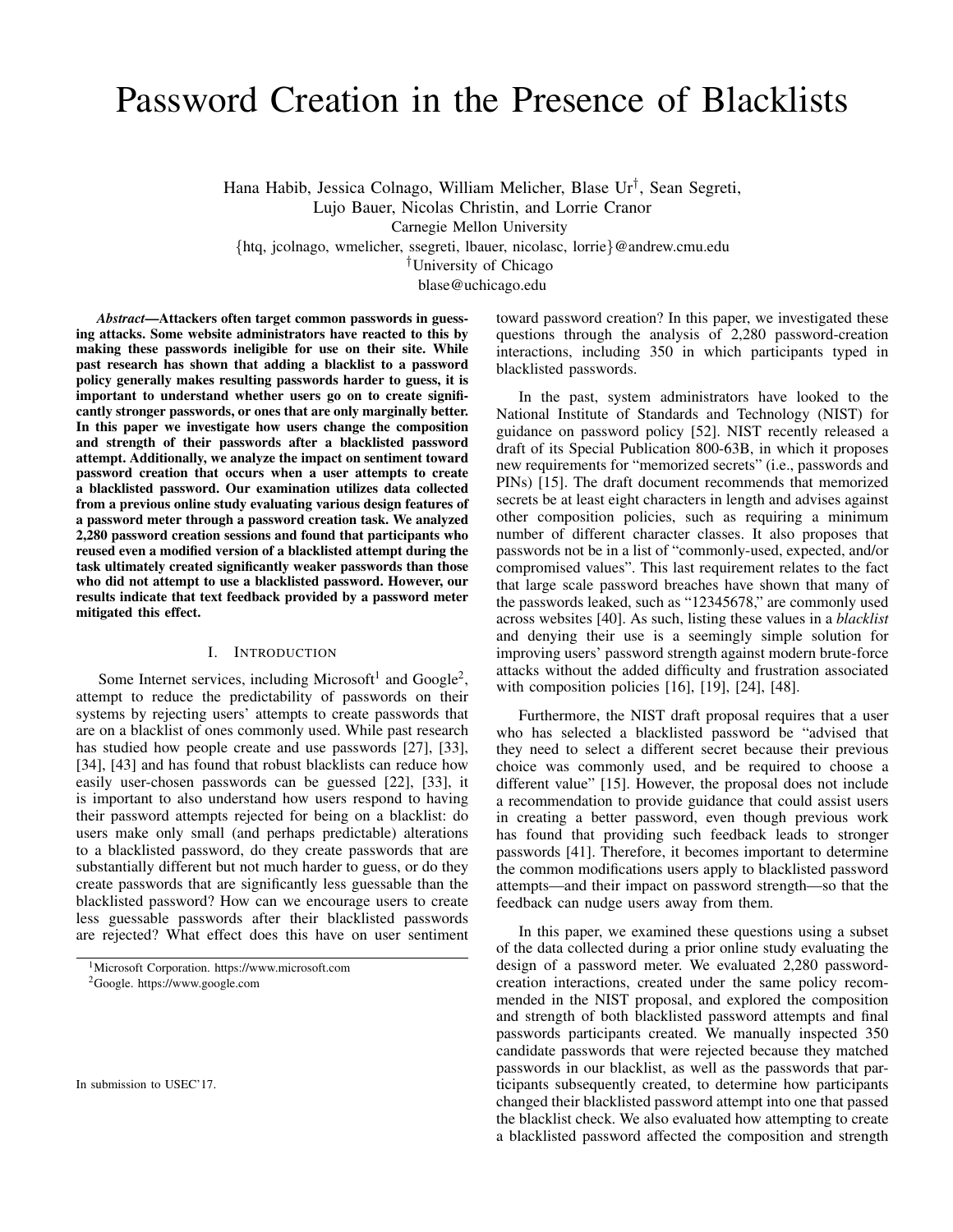of participants' final passwords and participants' sentiment toward the password-creation task.

Our analyses found that passwords created by participants who previously had a password rejected because of blacklisting were less varied in their composition and weaker than those created by participants who did not have a blacklisted attempt. Providing text feedback to participants had a stronger effect on those with a blacklisted attempt, suggesting that even users inclined to create simple passwords can be nudged into creating stronger ones. Additionally, approximately 70% of participants who had a blacklisted attempt either used some sort of transformation (e.g., inserting digits, using a different keyboard pattern) of their blacklisted password for their final password or directly reused a blacklisted attempt as a substring. However, participants who spent effort to more comprehensively change their blacklisted attempt found password creation to be more difficult and annoying than those who did not.

The primary contribution of this work is the analysis of passwords created under a blacklist in relation to the consequent composition, strength, and sentiment differences between different groupings of participants based on their experimental conditions and use or reuse of blacklisted passwords. With this, we provide data-driven recommendations on the best way to leverage blacklists and the feedback website operators and system administrators can provide to users who attempted blacklisted passwords. These recommendations take into account common techniques used to alter a blacklisted password and the effect on user sentiment of being told a password attempt was blacklisted.

The remainder of this paper unfolds as follows. We first, in Section II, provide an overview of prior work studying various aspects of password creation. In Section III, we then describe the details of the online study, the methodology used in our analyses, and potential limitations of this work. We provide a description of the demographics of our participants in Section IV. Following, we present our results in Section V, describing the differences in password composition and strength of blacklisted and final passwords, how blacklisted passwords are changed, and the effect of blacklisted attempts on password creation sentiment. In Section VI, we discuss our findings and recommendations for website operators and system administrators for helping their users create stronger passwords. We conclude in Section VII with a summary of our results and recommendations.

# II. BACKGROUND AND RELATED WORK

Passwords are widely used today even though people create easily guessed passwords, reuse them across multiple accounts, and write them down [43]. This has led to a move toward multi-factor authentication, where factors belonging to the categories "something you know" (e.g., passwords), "something you have" (e.g., token), "something you are" (e.g., biometrics), are combined to provide a more secure authentication process [6]. This move has been reinforced by technology companies claiming that "passwords are dead" [39] and by the U.S. government through the launch of a national campaign to "move beyond passwords" [29]. However, even if only as part of a more complex system, it is clear that passwords will still be relevant to the technical ecosystem for at least the immediate future.

Password blacklists are a vital mechanism for protecting users from adversarial guessing attacks. These guessing attacks take two primary forms. Online guessing attacks, in which an attacker tries to authenticate to a live system by guessing users' passwords, are a major threat to practical security [13]. Because systems that follow security best practices will ratelimit authentication attempts and may require secondary authentication following a number of incorrect attempts, attackers rely on guessing two types of passwords that have a relatively high probability of success.

Commonly used passwords are the first source of highprobability password guesses in an offline guessing attack, in which an attacker has no limit to the number of guesses they can try [13]. Users sometimes create passwords that are easy to guess [3], [18], [44], [47] even for important accounts [11], [26]. Passwords frequently contain words and phrases [4], [25], [43], as well as keyboard patterns (e.g., "1qaz2wsx") [45] and dates [46]. If a password contains uppercase letters, digits, or symbols, they are often in predictable locations [3]. Furthermore, most character substitutions (e.g., replacing "e" with "3") found in passwords are predictable [21], [41]. The intuition behind blacklisting the N most common passwords is that users who otherwise would have chosen one of these common passwords will instead choose from a larger space of potential passwords, rather than one of the N next-mostcommon passwords. The empirical analysis we report in this paper is the most in-depth analysis to date of whether this intuition holds in practice.

Reused credentials are the second source of such highprobability guesses. If an attacker has compromised the password store on another system and discovered a user's password through an offline guessing attack, he or she will try the same credentials on other systems because users frequently reuse the same password across different accounts [8], [12], [20], [38]. Following best practices, system administrators will store passwords using hash functions like Argon2, bcrypt, or scrypt, which are specifically designed to substantially slow down password-guessing attacks [2], [30], [32]. While system administrators do not always follow these best practices [13], a well-implemented system will again limit the attacker to guessing the most probable passwords. As a result, a blacklist that leads users to choose less predictable passwords in practice defends against both online and offline guessing attacks.

Password blacklists can be created using a number of different approaches, including making lists of commonly used passwords discovered in leaked password databases or blacklisting the initial guesses made by password-guessing algorithms. Blacklists can range very widely in size, from listing only dozens of extremely common passwords [9], [42] to lists of potentially billions of blacklisted passwords that are stored server-side [22]. In typical usage, a user is prohibited from using a password that appears on a blacklist, although some systems may still allow the selection of a blacklisted password despite discouraging it. Furthermore, different systems can take different approaches to determining what constitutes a password being on the blacklist, varying factors such as casesensitivity, whether the full password or only a substring must be on the blacklist, and similar factors [9], [22], [42].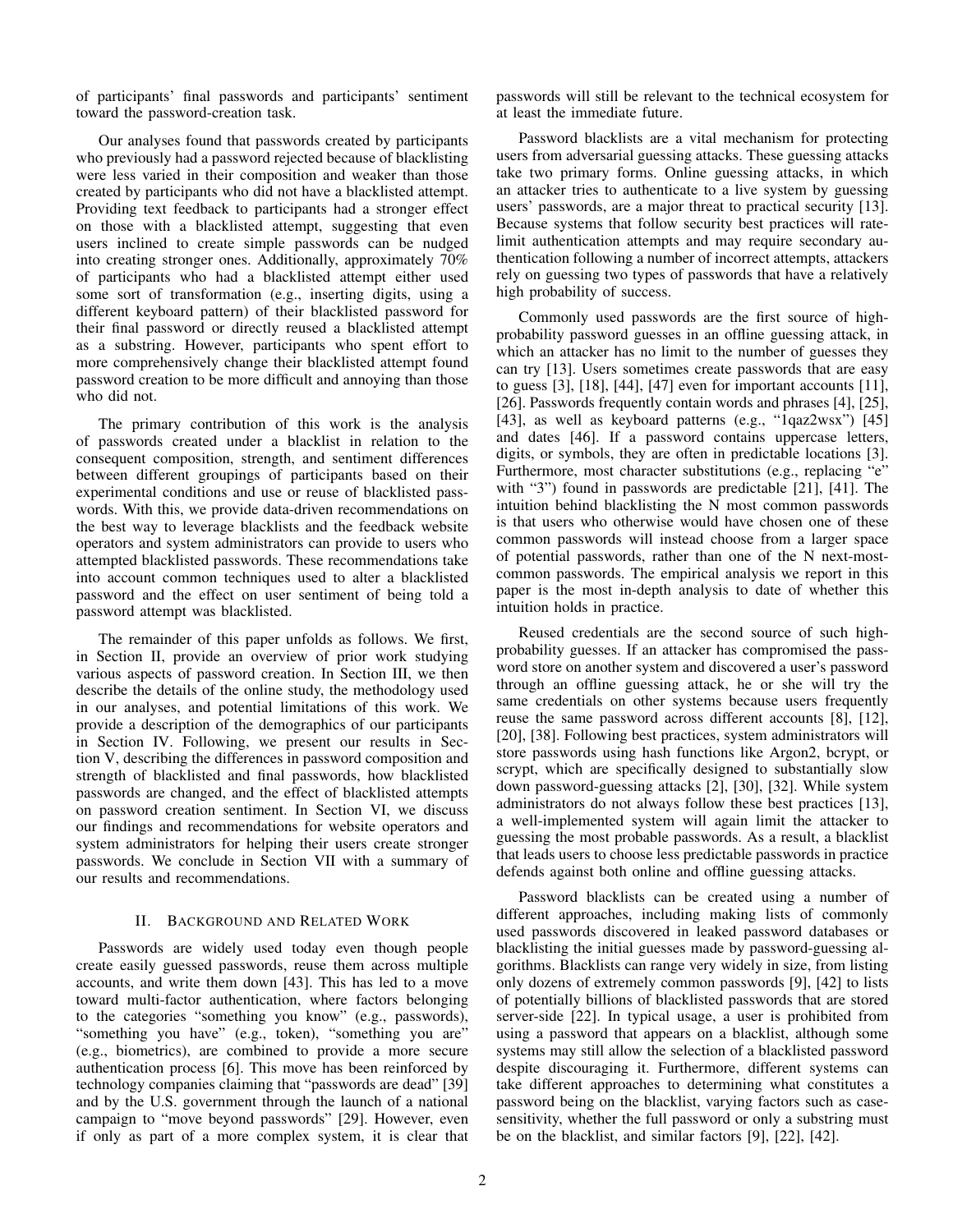Some prior work has superficially analyzed the aggregate effect of blacklists on password security and usability. In analyzing leaked sets of passwords alongside potential blacklists ranging in size from 100 to 50,000 passwords, Weir et al. observed that the password sets' resistance to guessing attacks would substantially improve if the blacklisted passwords were removed [49]. Because they were retroactively studying sets of passwords, however, they were unable to examine what passwords the affected users would pick in place of the forbidden, blacklisted passwords.

Kelley et al. analyzed passwords created under different password composition policies—namely, requiring at least eight characters, requiring at least 16 characters, and requiring at least eight characters and all four character classes (lower letters, uppercase letters, digits, and symbols) [22]. Their blacklists varied based on their size, complexity (dictionary words only versus both dictionary words and common passwords), and modification detection (direct match, case insensitive, pre-processed to strip non-alphabetic characters). They found that bigger and more complex dictionaries led to stronger passwords being created. While they analyzed the overall impact on security and usability, they did not deeply investigate how the blacklist impacted user behavior.

In another study, Shay et al. analyzed passwords created under the requirement that they be at least 12 characters long and contain three character classes (lower or uppercase letters, numbers or digits) [33]. For their blacklist, they used common substrings of passwords that were cracked in a previous study, as well as substrings thought to be easily guessable (e.g. four sequential digits or letters, parts of the word password, years, character repetition , etc.). This led to a blacklist with 41,329 strings, and any password that contained one of these banned substrings was forbidden. The authors found that having a blacklist increased security without making password recall significantly more difficult, yet decreased other aspects of usability in password creation.

In this work, we move beyond these prior studies by delving into how users behave after their prospective password is flagged as blacklisted, as well as how these different behaviors affect password strength and sentiment toward the task of password creation. Better understanding user behavior in response to blacklists is crucial both because many major service providers use password blacklists in the wild [9], [13], [42] and the use of blacklists features prominently in current NIST draft password guidance [15].

Blacklists are often used in concert with other interventions designed to guide users toward stronger passwords. Password composition policies are one such intervention. These policies specify characteristics a password must have, such as containing particular character classes. While these policies can improve the resultant passwords' resistance to a guessing attack, users often find complex password policies unusable [1], [16], [19], [24], [36], [48]. Proactive password checking, such as showing the user an estimate of password strength through a password meter, is another common intervention. Researchers have found password meters to guide users towards stronger passwords for accounts the user deems meaningful [10], [42]. Different meters rely on client-side heuristics [9], [51], serverside Markov models, or artificial neural networks [28] to gauge password strength. Beyond displaying a strength score to users, some proactive password checkers give users detailed feedback about their password's characteristics [41], show users predictions of what they will type next to encourage them to pick something different (and thus harder to predict) [23], or compare the strength of that user's password to other users' passwords [35].

## III. METHODOLOGY

The data analyzed in this study was collected from our group's prior work evaluating the security and usability impact of a data-driven password meter [41]. Recruitment occurred on Amazon's Mechanical Turk<sup>3</sup> and was limited to those aged  $18$ and older, located within the United States. Participants were required to complete the task on Firefox, Chrome/Chromium, Safari, or Opera, as the password meter being evaluated had only been tested on those browsers. During the task, participants were shown a variation of the password meter that guided them through creating a password. To be in alignment with the NIST proposal, in this paper we focus only on those passwords that were created under a policy that required passwords to contain eight or more characters (referred to as "1class8") and had no other restrictions on their composition beyond prohibiting passwords that were on a blacklist.

The blacklist used to prohibit common passwords was built off the Xato corpus, a filtered list of 10 million passwords out of billions that were captured from several password leaks and made available to security researchers [5]. The Xato data set was chosen due to its use in prior passwords research [50], and because it allowed the detection of passwords that were common across websites and not specific to a single website. A blacklist of around 100,000 passwords was used in this work since it produced a blacklist file on the order of a few hundred kilobytes (or less using compression). This is small enough to feasibly transfer to a client for client-side blacklist checking, which would avoid a server performing the blacklist check on a plain-text candidate password. Specifically, using the threshold of a password appearing four or more times in the Xato corpus resulted in 96,480 passwords being included in the blacklist.

Each keystroke performed by the participant during password creation was captured and the feedback displayed by the meter adapted to changes in the password as it was being typed. When a participant typed in a password string found in the blacklist, a message saying "Your password must: Not be an extremely common password" was displayed in the format shown in Figure 1. This message appeared regardless of the participants' assigned study condition. Participants were allowed to submit their password after they modified the password string to not be an exact match for a string in the blacklist.

We analyze *blacklisted passwords*, which were all the intermediary candidate passwords a participant typed during password creation that were at least eight characters long but that were rejected by the meter because they were blacklisted; and the *final passwords* participants submitted, which met the requirements of containing at least eight characters and not appearing on the blacklist. Below, we describe the study conditions relevant to our analyses; specifically, meter feedback features and meter scoring stringency.

<sup>3</sup>Amazon's Mechanical Turk. https://www.mturk.com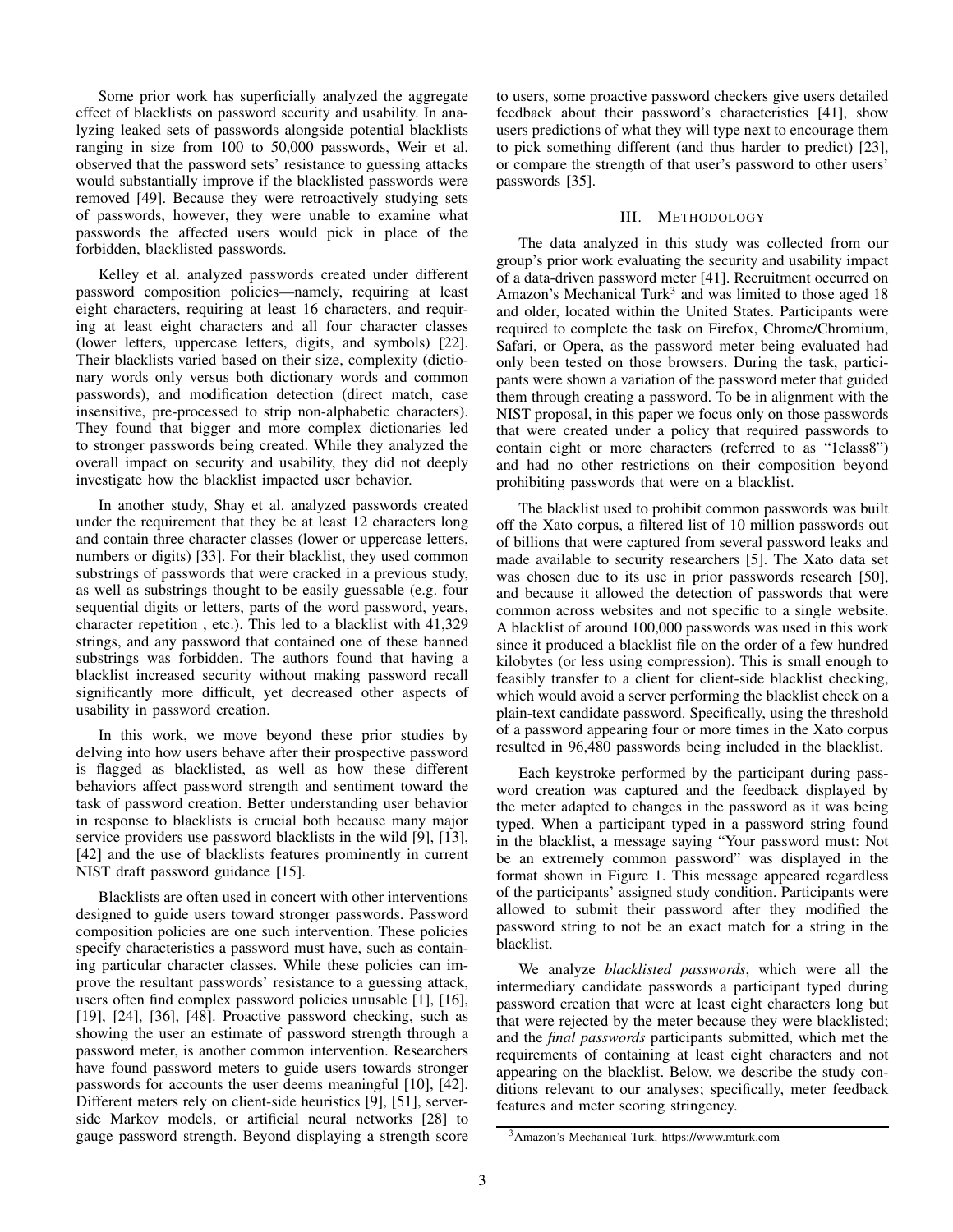| Username<br>user | Don't reuse a password from<br>another account! (Why?)    |
|------------------|-----------------------------------------------------------|
| Password         | Your password must:<br>$\checkmark$ Contain 8+ characters |
| Show Password    | $\Box$ Not be an extremely common<br>password             |
| <b>Continue</b>  | <b>How to make strong passwords</b>                       |

Fig. 1. Feedback shown to participants during a blacklisted password attempt

*a) Feedback Type Conditions:* The first dimension of the password meter was the type or types of feedback participants were shown about the password they had typed. The feedback type conditions were:

- Standard (Std) includes the password meter bar and text feedback. Text feedback includes both (public) feedback about how the password could be improved and a suggested improvement to the user's candidate password;
- Standard, No Bar (StdNB) is the same as Standard, without the password meter bar. Only text feedback is provided;
- No Suggested Improvement (StdNS) is the same as Standard, without the suggested improvement;
- Public (Pub) is the same as Standard, except it does not show the suggested improvement and only provides general advice on how the password can be improved;
- Bar Only (Bar) shows the password meter bar to gauge password strength, but does not provide any text feedback (other than which composition requirements have been met);
- No Feedback (None) gives no feedback on the participant's password (other than which composition requirements have been met).

*b) Scoring Stringency Conditions:* Participants who saw the password meter bar were scored at three different stringency levels. These stringency levels determined the mapping between the estimated number of guesses the password could withstand, how much of the bar was filled, and to which color. For participants who saw feedback without a bar, we consider a fourth stringency condition. Our analyses divide the stringency conditions as:

- None if participants did not have any feedback type (feedback condition None);
- Low (L) where the bar is one-third full at  $10^4$  estimated guesses and two-thirds full at  $10^8$ ;
- **Medium** (M) where the bar is one-third full at  $10^6$ estimated guesses and two-thirds full at  $10^{12}$ ;
- **High** (H) where the bar is one-third full at  $10^8$ estimated guesses and two-thirds full at  $10^{16}$ .

# *A. Analysis*

We next describe our approach in analyzing the differences in composition and strength of passwords created by different behavior and experimental groups (defined in this section), the common techniques used to alter a blacklisted password, and the effect on user sentiment of being told a password attempt was blacklisted.

We first post-processed the study data to evaluate all collected keystrokes and tag exact matches to a password on the blacklist as a blacklisted password attempt. In some cases, participants had multiple blacklisted attempts because replaced one blacklisted password with another that was also blacklisted. In these cases, we used the participant's final blacklisted attempt in our analyses as this was likely intended to be submitted by the participant. For example, a participant who attempted to submit "12345678" and then tried "abcdefgh" more than likely intended to use "abcdefgh" as their final password.

To measure password strength we used the guessability numbers of each final and blacklisted password, calculated by Carnegie Mellon University's Password Guessability Service [7]. In analyzing the use of blacklisted passwords and subsequent behaviors and modifications, participants were grouped into one of the four following categories:

- P1 Participants whose password-creation session did not include any passwords that were tagged as blacklisted;
- P2 Participants who attempted to create a password that was prohibited because it was blacklisted, but did not reuse the blacklisted password as part of their final password;
- P3 Participants who attempted to create a password that was prohibited because it was blacklisted, and whose blacklisted candidate password was modified to produce their final password such that it did not occur as a substring of the final password;
- P4 Participants who attempted to create a password that was prohibited because it was blacklisted, and whose blacklisted candiate password was a substring of their final password.

Related to the effect of feedback on password composition and strength, for our analyses we grouped the feedback conditions listed above as:

- F1 Participants who did not see any text feedback (conditions None and Bar);
- F2 Participants who saw text feedback (all others).

To understand how the final password and blacklisted password attempts differed in their composition, we ran paired samples t-tests to analyze the length of the passwords and number of symbols, capital letters, and digits they contained; and a Wilcoxon Signed Ranks test to compare the number of character classes used. Independent samples t-test were used to analyze differences between participant groups in total characters, symbols, capital letters, and digits used in final passwords; and a Mann-Whitney U test to compare number of character classes used. The effect of stringency and feedback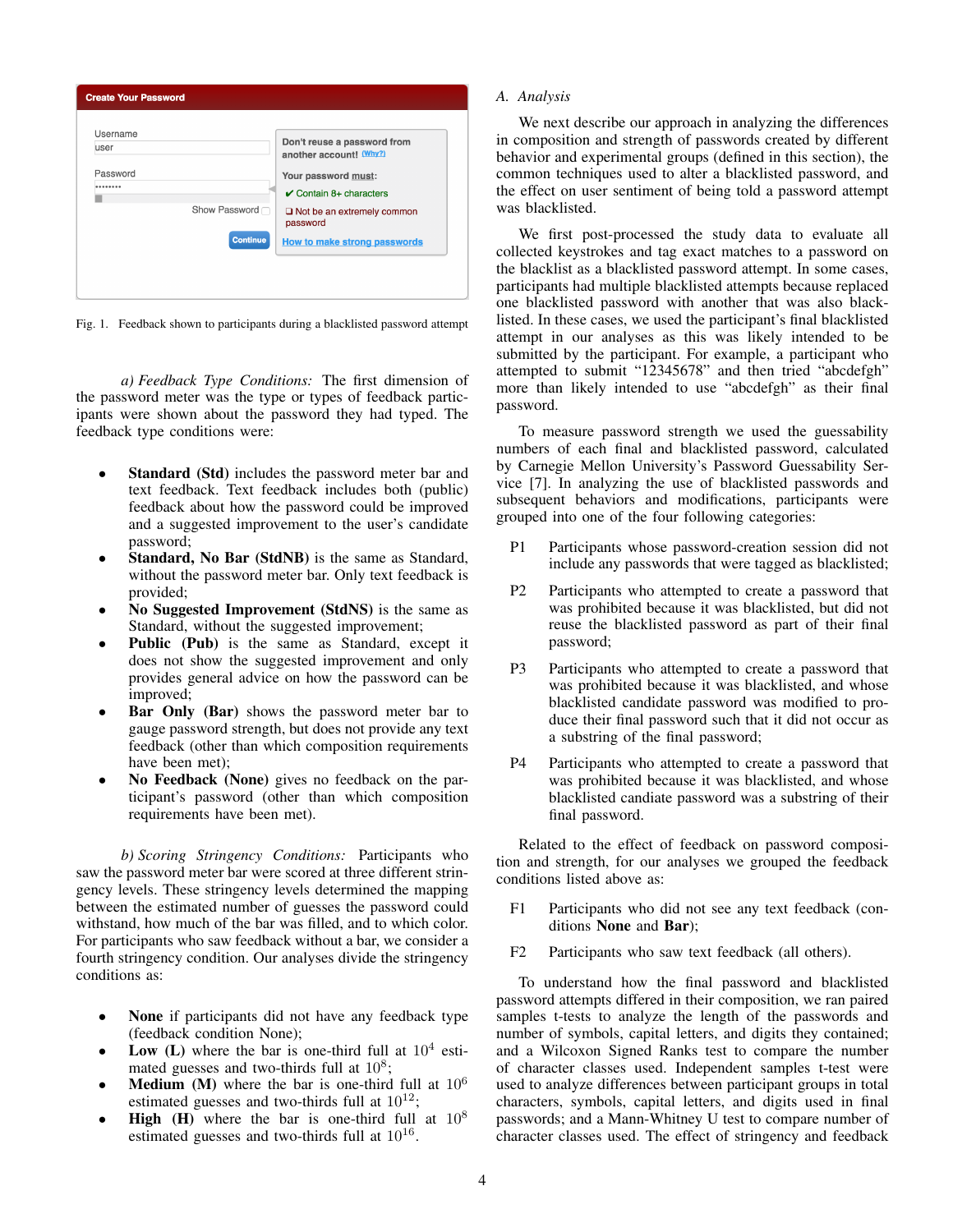conditions on the characteristics of participants' blacklisted password attempt and final password were evaluated using two-way ANOVA tests adjusted for post-hoc comparisons with Bonferroni corrections. Analyses were run on the square roots of password length, number of capital letters, digits, and symbols used, as this transformation corrected for gross violations of the assumption of normality such that they were within the bounds acceptable for performing these statistical tests.

We performed a Cox Proportional-Hazards Regression, a survival analysis that was previously used to compare password guessability [26], to evaluate the differences in password strength between participant groups and feedback and stringency conditions. As the starting point of guessing is known but not the endpoint, we use a right-censored model [14]. In a traditional survival analysis, each data point is marked "deceased" (or not "alive") at different times of observation, depending on whether an event has occurred to transition the data point from "alive" to "deceased". For password guessing, analogous to "deceased" and "alive" at different points in time is whether a password is "guessed" or "not guessed" at different guess numbers. We first fit a model with the covariates of stringency, text feedback, and participant group (P1-P4) and included the full factorial interaction terms. To build a parsimonious model, the regression was run again with all three main effects but excluding the interaction terms that were not statistically significant. We used  $\alpha = 0.05$  for all statistical analyses.

We then manually analyzed the blacklisted passwords and final password of the 350 participants who had a blacklisted attempt to understand the techniques used to modify passwords once they were tagged as blacklisted. First, a researcher categorized each password pair of blacklisted password (or final blacklisted attempt if a participant had multiple) and final password as one of three categories involving blacklisted attempts (P2, P3, P4). They also developed a code book for modification behaviors based on common mangling rules [31], [37] and other behaviors observed in the data set, and then coded the blacklisted/final password pairs as applicable. The researcher's coding was then verified by another researcher who also coded the password pairs using the same codebook. Any conflicts between the codings were resolved.

Lastly, to evaluate sentiment related to password creation, we analyzed participants' agreement, on a 5-point Likert scale ("strongly disagree," "disagree," "neutral," "agree," "strongly agree"), with statements about whether password creation was difficult, annoying, and fun using an ordinal regression, grouping participants by their use, modification, or reuse of blacklisted passwords.

## *B. Limitations*

As the design of the original study in which the passwords we analyze were collected was based on previous studies used to examine different aspects of passwords [17], [24], [34], [42], a primary limitation shared by our work is that participants were not creating passwords for a real account they would use on the Internet, let alone one of high value. We cannot guarantee that participants put in as much consideration into this password as they would for an actual account of high importance. However, prior research by Mazurek et al. [26] and Fahl et al. [11] has studied this limitation and has found this methodology to be a reasonable means of attaining intermediaries for this type of password.

Also, since the meter analyzed and provided feedback as the participant typed in the password we cannot be sure if the blacklisted passwords captured by the study were ever meant to be submitted as final passwords in the cases where a blacklisted string was a prefix of the final password. In these situations, it could have been that the participant was only typing part of a different (and not blacklisted) password (e.g., "password" as part of "passwordsarefun!"). However, as we will demonstrate, the mere fact that a substring of the final password was on the blacklist led to the password being significantly weaker and, as such, the original intention becomes less of a concern.

Lastly, the wording of the feedback related to blacklisted passwords ("Not be an extremely common password") was subtle and did not directly mention the existence of a blacklist. Different content and formatting choices for messaging regarding the blacklist were not studied, so it is unknown whether the implemented design would be the most effective in conveying to users the reason their password was not accepted by the task. Despite these limitations, we believe that this study has value in examining the composition and strength of passwords created in the presence of a blacklist, as well as in giving initial recommendations to the type of feedback that is more inducive to stronger passwords after a blacklisted attempt.

## IV. PARTICIPANTS

The password creation task was completed by a total of 4,509 participants. Our analyses utilized the data collected from 2,280 participants assigned to "1class8" conditions, and the results we report from here on examined only those 2,280. 172 people participated in the study from a mobile device, as determined through their user agent string. 52% of participants identified as female, 48% identified as male, and 6 participants identified as another gender or preferred not to answer. The age of participants ranged from 18 to 80 years old, with a median of 32 and mean of 34.7. Additionally, 82% of participants indicated that they did not major in or have a degree or job in computer science, computer engineer, information technology, or a related field. While there was a significant difference in the distribution of genders across stringency conditions ( $\chi^2$  = 15.6,  $df = 6$ ,  $p = 0.016$ ) and age groups across feedback conditions ( $\chi^2 = 9.01$ ,  $df = 2$ ,  $p = 0.011$ ), we found there to be no difference between demographics in use of blacklisted passwords. Therefore, we believe this unequal distribution had minimal effect on our analyses.

## V. RESULTS

From the 2,280 participants, 350 participants typed in passwords that were on our blacklist during the password creation process. From these 350 participants, 228 attempted to use one unique blacklisted password, 75 attempted to use two, and 25 three. The other 22 participants typed in between four and nine different strings that were on the blacklist. Furthermore, from the 350 participants with blacklisted password attempts, 180 directly reused a blacklisted password as part of their final password, while 106 created significantly different passwords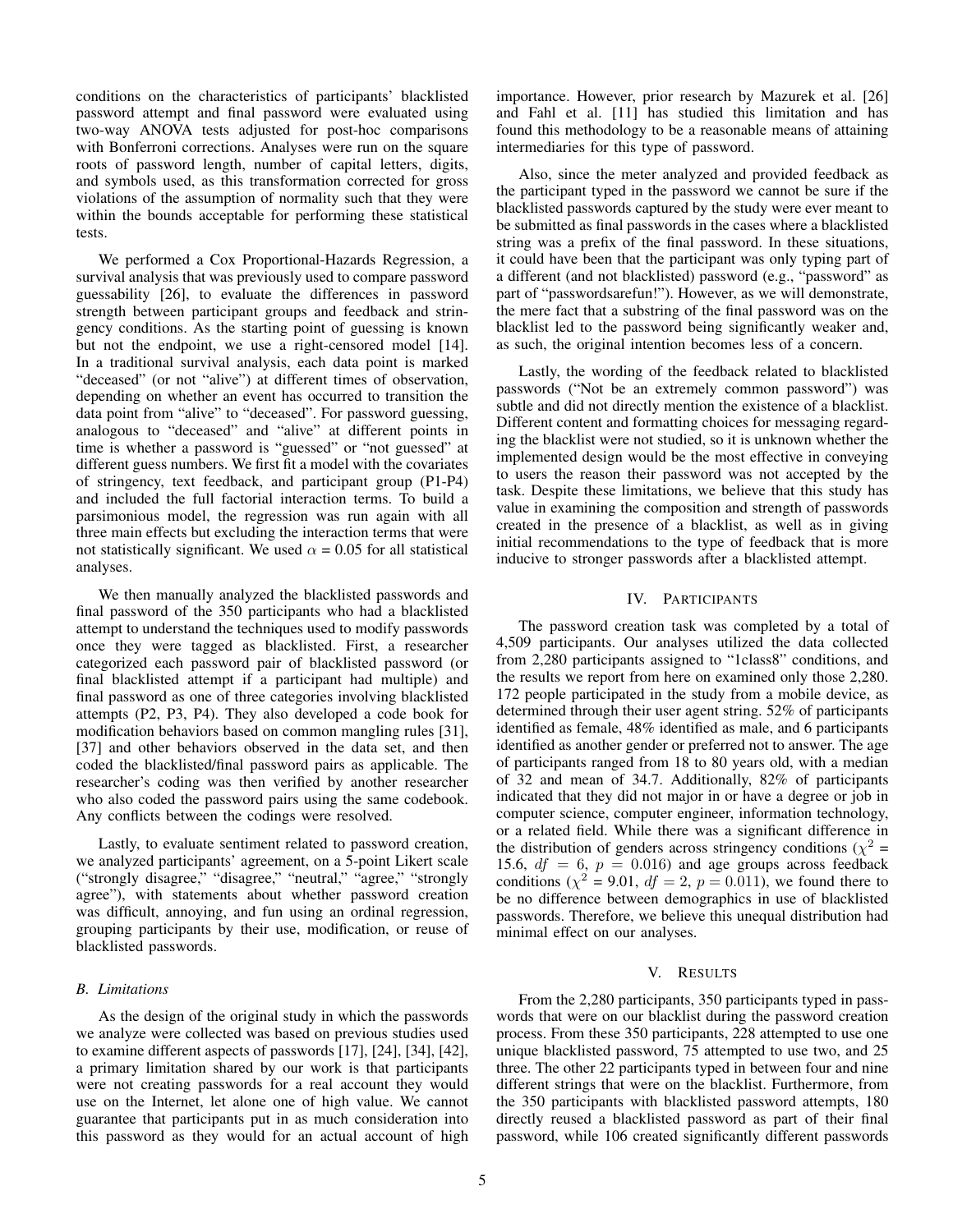TABLE I. MEANS OF PASSWORD COMPOSITION CHARACTERISTICS FOR FINAL AND BLACKLISTED PASSWORDS

| Password Type                                   | Length | <b>Character Capital</b><br><b>Classes</b> | <b>Letters</b> | <b>Symbols Digits</b> |      |
|-------------------------------------------------|--------|--------------------------------------------|----------------|-----------------------|------|
| <b>Final Password</b>                           |        |                                            |                |                       |      |
| Those without a blacklisted<br>password attempt | 12.1   | 2.95                                       | 1.49           | 0.76                  | 2.99 |
| Those with a blacklisted pass-<br>word attempt  | 12.5   | 2.60                                       | 0.89           | 0.56                  | 2.63 |
| <b>Blacklisted Passwords</b>                    | 8.61   | 1.63                                       | 0.29           | 0.01                  | 1.14 |

and 64 participants modified the blacklisted password, such as by capitalizing a letter or inserting a digit, before reusing it as part of their final password.

## *A. Differences in Password Composition*

We observed differences in length, number of capital letters, symbols, and digits used in composing passwords across different behavioral and experimental groupings of participants. These composition characteristics significantly differ, as later described, between final passwords of participants who attempted a blacklisted password and those who did not, as well as between feedback types and stringency conditions.

Table I shows the average length and number of character classes, capital letters, symbols, and digits used to compose the final passwords submitted by participants and the set of all blacklisted password attempts. Comparing blacklisted passwords with final passwords shows significant differences for each of the password characteristics tested. Final passwords included more character classes ( $Z = -13.7$ ,  $p < 0.001$ ) and on average were 3.92 characters longer ( $t = 16.0$ ,  $df = 349$ ,  $p \leq 0.001$ ) and contained 1.57 more digits  $(t = 13.1,$  $df = 349$ ,  $p < 0.001$ ) than blacklisted passwords.

*1) Between Participant Groups:* Composition characteristics of the final passwords themselves also differed between participants who had at least one blacklisted password attempt (P2-P4) and those who did not (P1). These groups significantly differed in the number of character classes used. Specifically, participants who did not attempt a blacklisted password on average used 67.4% more capital letters, 13.7% more digits, and 35.7% more symbols in their final passwords. Interestingly, the length of the final password did not differ significantly between those who attempted a blacklisted password and those who did not, even though blacklisted passwords were found to be significantly shorter than final passwords. Table I summarizes the means of each password characteristic for both groups, while Table II summarizes the results of the statistical comparisons.

*2) Between Stringency and Feedback Conditions:* There were no significant differences in the password composition of blacklisted passwords between different stringency and feedback conditions. This is likely due to how the password meter was implemented, since participants were not shown additional feedback until after their passwords passed the blacklist check. Additionally, blacklisted passwords were scored equally low for all stringency conditions in which a bar was shown.

However, participants' stringency condition significantly impacted the length and the number of capital letters, numerical digits, and symbols in their final password, as shown in

TABLE II. STATISTICAL RESULTS SHOWING COMPOSITION DIFFERENCES BETWEEN THOSE WHO DID AND DID NOT ATTEMPT A BLACKLISTED PASSWORD

| <b>Characteristic</b>        | Statistic   | df    | $p$ -value | 95% C.L  |       |
|------------------------------|-------------|-------|------------|----------|-------|
| Char. Classes                | $Z = -6.78$ |       | < 0.001    |          |       |
| Length                       | $t = -1.71$ | 2.278 | 0.087      | $-0.115$ | 0.008 |
| Capital Letters              | $t = 8.48$  | 2.278 | < 0.001    | 0.293    | 0.469 |
| Symbols                      | $t = 3.64$  | 510*  | < 0.001    | 0.062    | 0.206 |
| Digits                       | $t = 2.63$  | 2.278 | 0.009      | 0.381    | 0.045 |
| *equal variances not assumed |             |       |            |          |       |

| TABLE III. | <b>MEANS OF PASSWORD COMPOSITION CHARACTERISTICS</b> |
|------------|------------------------------------------------------|
|            | FOR STRINGENCY AND FEEDBACK CONDITIONS               |

| Condition             | Length | <b>Character Capital</b><br><b>Classes</b> | <b>Letters</b> | <b>Symbols Digits</b> |      |
|-----------------------|--------|--------------------------------------------|----------------|-----------------------|------|
| <b>Stringency</b>     |        |                                            |                |                       |      |
| None.                 | 11.0   | 2.59                                       | 0.99           | 0.34                  | 2.61 |
| Low                   | 11.8   | 2.85                                       | 1.25           | 0.63                  | 2.54 |
| Medium                | 12.1   | 2.89                                       | 1.33           | 0.69                  | 2.95 |
| High                  | 12.6   | 2.97                                       | 1.58           | 0.86                  | 3.10 |
| Feedback              |        |                                            |                |                       |      |
| Without Text Feedback | 11.31  | 2.72                                       | 0.99           | 0.49                  | 2.70 |
| With Text Feedback    | 12.38  | 2.94                                       | 1.47           | 0.78                  | 2.99 |

TABLE IV. STATISTICAL RESULTS SHOWING COMPOSITION DIFFERENCES BETWEEN STRINGENCY AND FEEDBACK CONDITIONS

|                   | <b>Characteristic</b> | <b>F</b> -Statistic | df | $p$ -value  |
|-------------------|-----------------------|---------------------|----|-------------|
|                   | Length                | 6.01                | 3  | < 0.001     |
|                   | Capital Letters       | 4.69                | 3  | 0.003       |
|                   | Symbols               | 6.50                | 3  | ${}< 0.001$ |
| <b>STRINGENCY</b> | Digits                | 5.65                | 3  | < 0.001     |
|                   | Length                | 14.7                |    | ${}< 0.001$ |
|                   | Capital Letters       | 7.09                | 1  | 0.008       |
| FEEDBACK          | Symbols               | 11.5                |    | 0.001       |
|                   | Digits                | 6.53                | 1  | 0.011       |

Table IV. Pairwise comparisons revealed that those in the High stringency conditions created significantly different passwords than those in the Low stringency conditions, using, on average, 6.78% more characters, 26.4% more capital letters, 36.5% more symbols, and 22.0% more digits. Those in the High stringency conditions also differed significantly than those in the Medium stringency condition, using 18.8% more capital letters and 24.6% more symbols in their final password. Furthermore, Table IV also shows whether or not a participant saw text feedback was significant for each composition characteristic. Participants who were in conditions in which they saw text feedback had higher means for each characteristic, as seen in Table III, creating final passwords that were, on average, 9.46% longer and containing 48.4% more capital letters, 59.2% more symbols and 10.7% more digits.

#### *B. Differences in Password Strength*

Considering the different behaviors observed in relation to the use of blacklisted passwords, not reusing a blacklisted password attempt in the final password led participants to create stronger passwords, both when analyzing the full participant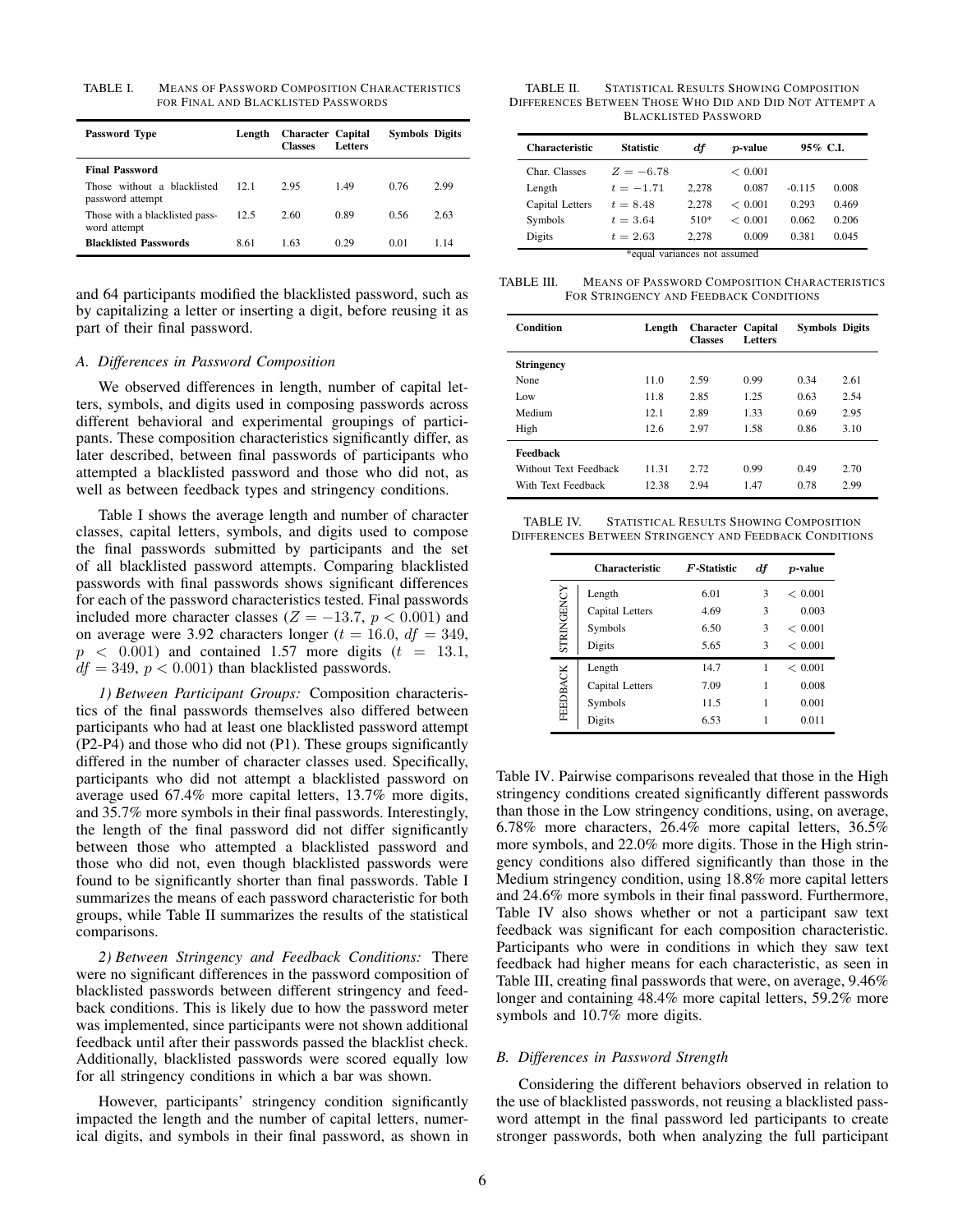

Fig. 2. Guessability of 1class8 passwords created without any blacklisted attempts ("noBL"), with blacklisted attempt but no reuse ("noReuse"), with modified reuse ("modifiedReuse"), and with exact reuse ("substringReuse") (all participant groups).



Fig. 3. Guessability of 1class8 passwords created without guidance from text feedback (noText) and those created with guidance from text feedback (text) (all participant groups).

pool and when limiting it to only those that had a blacklisted attempt. Password strength was also impacted by participants' stringency and feedback conditions.

*1) Between Participant Groups:* As Figure 2 shows, when compared to participants who did not have any blacklisted attempts, those who reused a previously blacklisted attempt as part of their final password (modified or not) created weaker passwords. In particular, results from a Cox regression showed that those who reused the blacklisted password as a substring of their final password (P4) created passwords that were 3.89 times more likely ( $p < 0.001$ ) to be guessed than those who never had a blacklisted attempt the blacklisted password before reusing it (P3) created passwords that were 1.91 times more likely ( $p < 0.001$ ) to be guessed in the same comparison. Those who created a completely new password after a blacklisted attempt (P2) did not show a significant difference  $(p = 0.602)$  from those who never had one.

Finally, since there was no significant difference between participants with no blacklisted attempt and those that did not



Fig. 4. Guessability of 1class8 passwords created without any scoring stringency ("None"), and with low ("L"), medium ("M"), and high stringency levels ("H") (all participant groups).

reuse their attempt, we ran another Cox regression excluding participants who did not have a blacklisted attempt to compare the different reuse groups (P3 and P4) to those that did not reuse their blacklisted attempt (P2). Having a blacklisted attempt led participants to create significantly weaker passwords if they reused a modified version of their blacklisted attempt (Effect = 1.69,  $p = 0.018$ ) or reused the blacklisted attempt as a direct substring of their final password (Effect  $= 3.31$ ,  $p < 0.001$ ).

*2) Between Stringency and Feedback Conditions:* Increasing stringency levels and providing text feedback led participants to create stronger passwords, as can be seen in Figures 3 and 4. When considering only the participants who had a blacklisted attempt, the stringency of the password meter bar is no longer significant but the presence of text feedback has a stronger effect (see Table V).

More specifically, passwords created in conditions with text feedback were 30.3% less likely ( $p < 0.001$ ) to be guessed than those created in conditions with no text feedback. Additionally, when considering participants who had a blacklisted attempt, those who created passwords with text feedback had final passwords that were 41.8% less likely ( $p = 0.005$ ) to be guessed.

Furthermore, participants who created their password in the None stringency condition, without the aid of the password meter bar, created significantly weaker passwords than those in the Medium stringency  $(p = 0.038)$  and High stringency  $(p = 0.02)$  conditions; passwords created under Medium stringency were 24.3% less likely to be guessed, while those created under High stringency were 26.8% less likely to be guessed. There was no significant difference between passwords created in stringency conditions None and Low  $(p = 0.403)$ . However, when considering only participants who had a blacklisted attempt, stringency is no longer significant to password strength.

# *C. How Blacklisted Passwords Are Changed*

As mentioned before, a large proportion of participants who typed in a blacklisted password reused their attempt as part of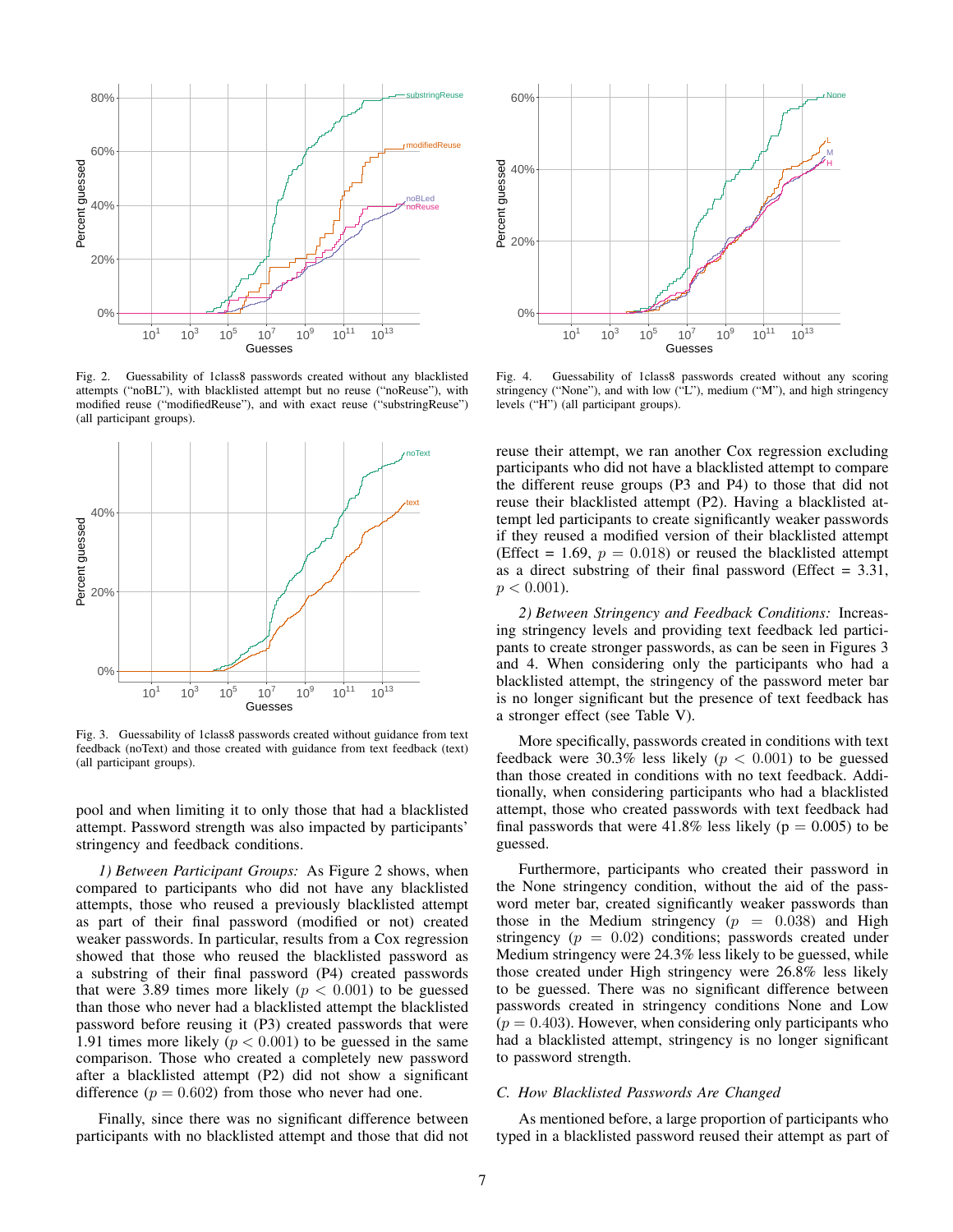TABLE V. COX REGRESSION RESULTS FOR STRINGENCY, PRESENCE OF TEXT FEEDBACK AND PARTICIPANT GROUPS DIVIDED BY ANALYSIS OVER ALL PARTICIPANT GROUPS OR ONLY THOSE WITH BLACKLISTED **ATTEMPTS** 

|                                | Variable (baseline)                                  | <b>Effect</b> | $p$ -value  |       | 95% C.I. |
|--------------------------------|------------------------------------------------------|---------------|-------------|-------|----------|
|                                | <b>Stringency</b><br>(None)                          |               | 0.035       |       |          |
|                                | High                                                 | 0.732         | 0.020       | 0.563 | 0.951    |
|                                | Low                                                  | 0.876         | 0.403       | 0.642 | 1.20     |
|                                | Medium                                               | 0.757         | 0.038       | 0.583 | 0.985    |
| ALL PARTICIPANT GROUPS (P1-P4) | <b>Text Feedback</b><br>(No Text Feedback)           |               |             |       |          |
|                                | With Text Feedback                                   | 0.697         | < 0.001     | 0.586 | 0.830    |
|                                | <b>Participant Group</b><br>(No Blacklisted Attempt) |               | ${}< 0.001$ |       |          |
|                                | No Reuse                                             | 1.09          | 0.602       | 0.789 | 1.48     |
|                                | <b>Modified Reuse</b>                                | 1.91          | ${}< 0.001$ | 1.39  | 2.62     |
|                                | <b>Exact Reuse</b>                                   | 3.89          | ${}< 0.001$ | 3.25  | 4.65     |
|                                | <b>Stringency</b><br>(None)                          |               | 0.888       |       |          |
|                                | High                                                 | 0.969         | 0.924       | 0.508 | 1.85     |
|                                | Low                                                  | 1.07          | 0.858       | 0.508 | 2.25     |
|                                | Medium                                               | 1.09          | 0.806       | 0.560 | 2.11     |
|                                | <b>Text Feedback</b><br>(No Text Feedback)           |               |             |       |          |
|                                | With Text Feedback                                   | 0.582         | 0.005       | 0.400 | 0.846    |
| BLACKLISTED GROUPS (P2-P4)     | <b>Participant Group</b><br>(No Reuse)               |               | ${}< 0.001$ |       |          |
|                                | <b>Modified Reuse</b>                                | 1.69          | 0.018       | 1.09  | 2.60     |
|                                | <b>Exact Reuse</b>                                   | 3.31          | ${}< 0.001$ | 2.34  | 4.69     |

their final password. Table VI summarizes where participants reused their blacklisted attempt in their final password, as well as the techniques used to change blacklisted passwords so that they could pass the blacklist check.

By far the most commonly used modification was adding or inserting at least one digit into the blacklisted password attempt, which was applied by 173 participants. Other common techniques were adding or inserting a symbol, adding an entire word or letter, and capitalizing at least one letter in the password. Additionally, 50% of participants with blacklisted attempts directly reused their blacklisted attempt as a prefix of their final password (i.e., they appended at least one character to the end). Interestingly, the few participants who attempted a blacklisted keyboard pattern were not deterred from trying other, less obvious patterns that were not on the blacklist.

## *D. Effect of Blacklisted Passwords on Sentiment*

The use and reuse of blacklisted passwords also had an impact on sentiment toward password creation. Participants who expended the effort to differentiate the final password from a blacklisted attempt found the task more difficult and annoying, measured on a 5-point Likert scale. There was no difference in their opinion of the task being fun compared to those who did not change their password attempt.

More specifically, when compared to participants who did not have a blacklisted attempt (P1), those who created a new password after a blacklisted attempt (P2) and those who modified it before reusing it (P3) were significantly more likely to agree that the experience was annoying (both  $p < 0.001$ ). However, participants who directly reused the

#### TABLE VI. MODIFICATION USED TO SUBMIT BLACKLISTED PASSWORDS

| <b>Reuse Position of Blacklisted Substring</b>     | <b>Number of Participants</b> |
|----------------------------------------------------|-------------------------------|
| Prefix                                             | 175                           |
| Middle                                             | 4                             |
| Suffix                                             |                               |
| <b>Modification Type</b>                           | <b>Number of Participants</b> |
| Added at least one digit                           | 173                           |
| Added at least one symbol                          | 68                            |
| Added at least one word                            | 46                            |
| Added at least one letter                          | 37                            |
| Capitalized at least one letter                    | 30                            |
| Used a character transformation (e.g. $s$ to $\$ ) | 9                             |
| Added at least one word                            | $\overline{7}$                |
| Changed keyboard pattern                           | 6                             |
| Deleted at least one digit                         | 6                             |
| Deleted at least one letter                        | 5                             |
| <b>Shifted Digits</b>                              |                               |

blacklisted attempt (P4) did not find the task significantly more annoying  $(p = 0.891)$  than those who did not have a blacklisted attempt, but did find the task less difficult ( $p = 0.010$ ). On the other hand, participants who modified or created a new password after a blacklisted attempt were more likely to agree that the experience was difficult ( $p = 0.006$  and  $p < 0.001$ , respectively).

### VI. DISCUSSION

## *A. Use Blacklists, But Check for Reuse*

Previous work has shown that using a blacklist can be effective at forcing participants to create stronger passwords [22], [23], [33]. However, what has been missing is an evaluation and understanding of how participants behave under a policy with blacklists.

The majority of participants we examined whose initial attempt at creating a password was rejected because the password was blacklisted used only small modifications to the blacklisted password to create their final passwords. This is not surprising, as reuse of passwords across accounts is common among Internet users [8], [53]. Since blacklisted passwords are so common, they are targeted by password cracking tools [31], [37], which is why the final passwords that reused blacklisted attempts were significantly weaker than those that did not reuse a blacklisted attempt or those that were created by participants with no blacklisted attempts.

In alignment with previous work [22], we found that including a blacklist in the password creation process leads users to create stronger passwords. As such, we build upon their recommendation of using a blacklist and further advise that system administrators put in place checks to guarantee that no simple variations of blacklisted passwords are being used as part of a final password.

Based on our analysis of how blacklisted passwords were modified to be reused in final passwords, we recommend that these checks strip all candidate passwords of digits and symbols, and perform case-insensitive searches for the string in the website's blacklist to prevent the use of easily guessed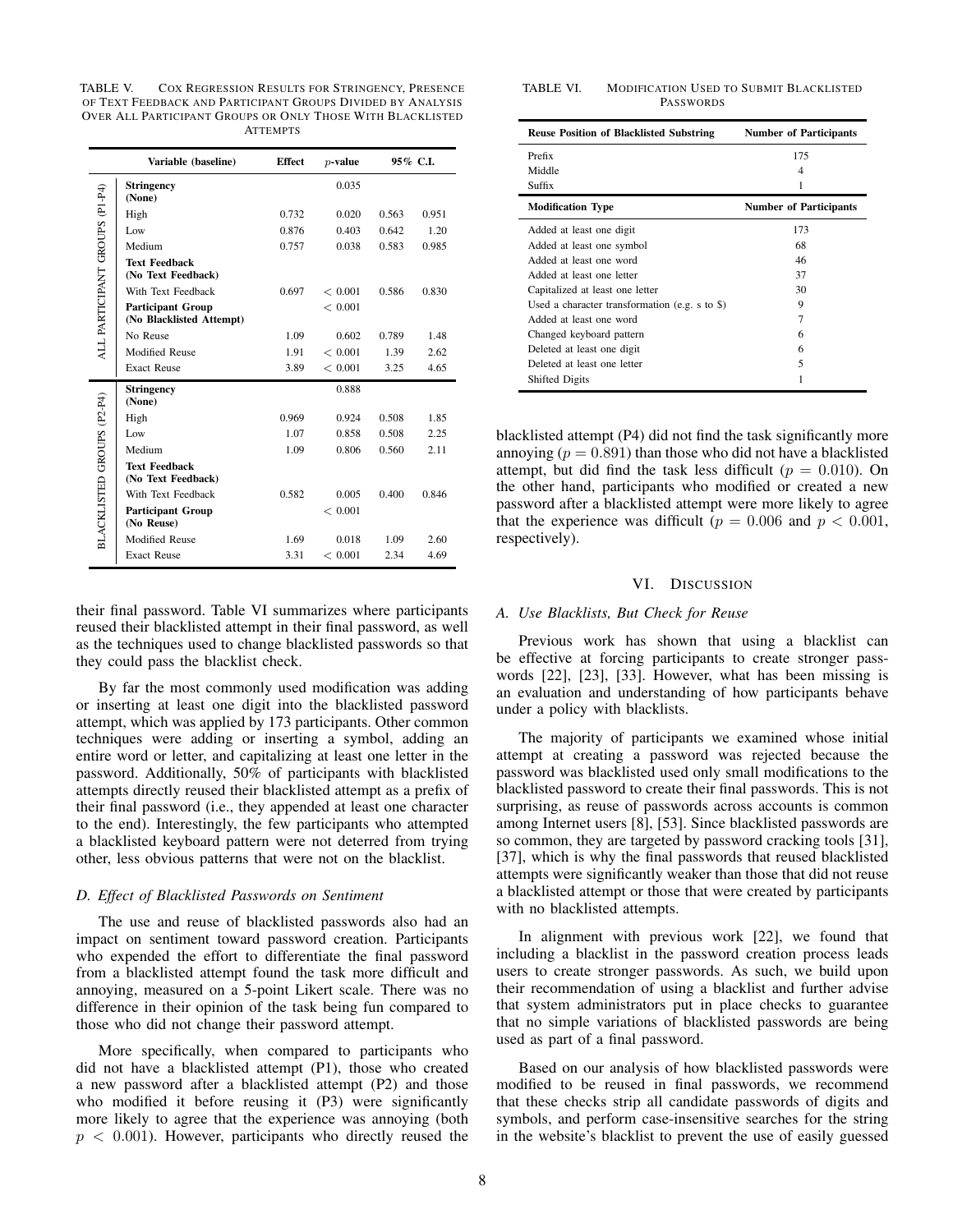modifications to a blacklisted password. While character transformations can also be used to modify a blacklisted attempt, the observed number of such modifications was quite small so it is likely this behavior is not as common as inserting digits and symbols to modify a password.

## *B. Provide Feedback and Encouragement*

Our analyses support a previous conclusion [41] that users can be nudged into creating stronger passwords. The presence of text feedback advising participants on how to make their password stronger led to stronger, more complex passwords across all participant groups. However, this is more pronounced when analyzing only participants who had at least one blacklisted attempt. In such cases, the presence of text feedback had an even stronger effect on password strength, suggesting that users who attempt a blacklisted password can especially benefit from guidance on how to make a better one.

Furthermore, our findings suggest that the content of this text feedback should be specifically tailored to discourage users from reusing their blacklisted password as part of their new one. As these users have already demonstrated an inclination toward choosing a simple password, the feedback could more strongly recommend the creation of a complex password that includes more capital letters, digits, and symbols.

Lastly, participants who reused a blacklisted password found the password creation task to be less difficult than those who did not have a blacklisted attempt, but equally annoying. To mitigate any increase of negative feelings caused by the added work of creating an unrelated password after a blacklisted attempt, the text feedback content can also provide positive encouragement, in addition to the advice guiding users on how to create stronger passwords.

## VII. CONCLUSION

In this paper we analyzed 2,280 passwords, created during a previous study to evaluate users' password creation behaviors in settings where the password composition policy includes a prohibition against using blacklisted passwords. We found that participants who created a blacklisted password ultimately created passwords with fewer characters, capital letters, digits, and symbols. Additionally, those who reused a blacklisted password in their final password created passwords that were significantly easier to guess. The addition of a blacklist to a password policy and text feedback to guide users in improving their passwords are features that have been proven to help users make stronger passwords [22], [33], [41], and are ones that are not difficult to implement. With the additional understanding our analyses provide of how users react to password creation attempts failing because of a blacklist, feedback and guidance can be more tailored to nudge users toward better behaviors. Blacklist checks should go beyond mere exact comparisons and look for any form of reuse of blacklisted passwords. In particular, stripping passwords of digits and symbols, and performing case-insensitive searches of the string in the blacklist, were identified as techniques that would have prevented participants from making only simple modifications to a blacklisted password. Furthermore, text feedback should be used to help users understand that reuse and trivial modifications of blacklisted attempts are harmful to the strength of their password, as well as to provide positive encouragement to counteract negative feelings associated with the extra effort required in making a stronger password.

#### **REFERENCES**

- [1] A. Adams, M. A. Sasse, and P. Lunt, "Making passwords secure and usable," in *Proc. HCI on People and Computers*, 1997.
- [2] A. Biryukov, D. Dinu, , and D. Khovratovich, "Version 1.2 of Argon2," https://password-hashing.net/submissions/specs/Argon-v3.pdf, July 8, 2015.
- [3] J. Bonneau, "The science of guessing: Analyzing an anonymized corpus of 70 million passwords," in *Proc. IEEE Symposium on Security and Privacy*, 2012.
- [4] J. Bonneau and E. Shutova, "Linguistic properties of multi-word passphrases," in *Proc. USEC*, 2012.
- [5] M. Burnett, "Today I am releasing ten million passwords," https: //xato.net/today-i-am-releasing-ten-million-passwords-b6278bbe7495# .s11zbdb8q, February 9, 2015.
- [6] W. E. Burr, D. F. Dodson, E. M. Newton, R. A. Perlner, W. T. Polk, S. Gupta, and E. A. Nabbus, "Nist special publication 800-63-2 electronic authentication guideline," National Institute of Standards and Technology, Tech. Rep., 2013.
- [7] Carnegie Mellon University, "Password guessability service," https:// pgs.ece.cmu.edu, 2015.
- [8] A. Das, J. Bonneau, M. Caesar, N. Borisov, and X. Wang, "The tangled web of password reuse," in *Proc. NDSS*, 2014.
- [9] X. de Carné de Carnavalet and M. Mannan, "From very weak to very strong: Analyzing password-strength meters," in *Proc. NDSS*, 2014.
- [10] S. Egelman, A. Sotirakopoulos, I. Muslukhov, K. Beznosov, and C. Herley, "Does my password go up to eleven? the impact of password meters on password selection," in *Proc. CHI*, 2013.
- [11] S. Fahl, M. Harbach, Y. Acar, and M. Smith, "On The Ecological Validity of a Password Study," in *Proc. SOUPS*, 2013.
- [12] D. Florêncio and C. Herley, "A large-scale study of web password habits," in *Proc. WWW*, 2007.
- [13] D. Florêncio, C. Herley, and P. C. van Oorschot, "An administrator's guide to internet password research," in *Proc. USENIX LISA*, 2014.
- [14] J. Fox and S. Weisberg, *An R Companion to Applied Regression (Online Appendix)*, 2nd ed. Sage Publications, 2011, https://socserv.socsci.mcmaster.ca/jfox/Books/Companion/appendix/ Appendix-Cox-Regression.pdf.
- [15] P. A. Grassi, J. L. Fenton, E. M. Newton, R. A. Perlner, A. R. Regenscheid, W. E. Burr, J. P. Richer, N. B. Lefkovitz, J. M. Danker, Y.-Y. Choong, K. K. Greene, and M. F. Theofanos, "Draft nist special publication 800-63b - digital authentication guideline," https://pages. nist.gov/800-63-3/sp800-63b.html, National Institute of Standards and Technology, Tech. Rep., 2016, accessed Dec. 2016.
- [16] C. Herley, "So long, and no thanks for the externalities: the rational rejection of security advice by users," in *Proc. NSPW*, 2009, pp. 133– 144.
- [17] J. H. Huh, S. Oh, H. Kim, K. Beznosov, A. Mohan, and S. R. Rajagopalan, "Surpass: System-initiated user-replaceable passwords," in *Proc. CCS*, 2015.
- [18] T. Hunt, "The science of password selection," Blog Post, July 2011, http://www.troyhunt.com/2011/07/science-of-password-selection.html.
- [19] P. Inglesant and M. A. Sasse, "The true cost of unusable password policies: password use in the wild," in *Proc. CHI*, 2010.
- [20] B. Ives, K. R. Walsh, and H. Schneider, "The domino effect of password reuse," *C. ACM*, vol. 47, no. 4, pp. 75–78, 2004.
- [21] M. Jakobsson and M. Dhiman, "The benefits of understanding passwords," in *Proc. HotSec*, 2012.
- [22] P. G. Kelley, S. Komanduri, M. L. Mazurek, R. Shay, T. Vidas, L. Bauer, N. Christin, L. F. Cranor, and J. Lopez, "Guess again (and again and again): Measuring password strength by simulating password-cracking algorithms," in *Proc. IEEE Symposium on Security and Privacy*, May 2012.